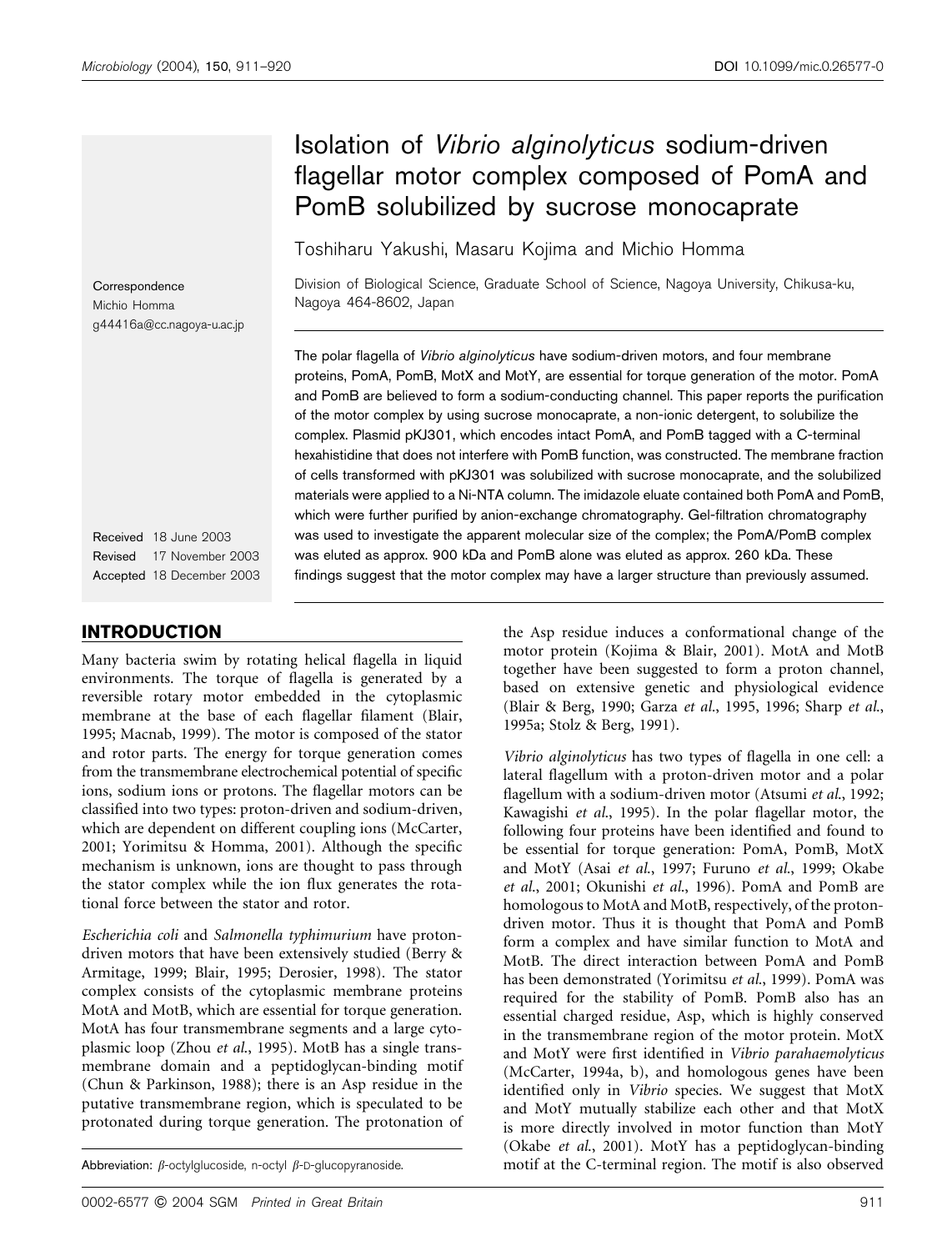in MotB and PomB. The roles of MotX and MotY have not always been clear. However, these proteins are located in the outer membrane (Okabe et al., 2002) and may be essential for sodium recognition in the motor and/or for the fast rotation speed of flagella in Vibrio cells (Asai et al., 2003). The maximal rotational speed of the sodium-driven motor is 1700 revolutions per second, whereas the maximal rotational speed of the proton-driven E. coli motor is 300 revolutions per second (Yorimitsu & Homma, 2001). The sodium-driven motor has advantages for the study of motor function because sodium-motive force can be easily manipulated. Moreover, the specific sodium channel inhibitors, amiloride and phenamil, can be used to study the mechanism of torque generation in this system (Atsumi et al., 1990; Sugiyama et al., 1988). Phenamil-resistant mutations were mapped near the cytoplasmic ends of the putative transmembrane segment of PomA and PomB (Jaques et al., 1999; Kojima et al., 1999). It is inferred that the high-affinity phenamil-binding site is located around the interface of the cytoplasmic ends of PomA and PomB.

We previously purified the components of the torquegenerating unit, PomA and PomB, which were solubilized by the non-ionic detergent  $\beta$ -octylglucoside. We showed that the PomA/PomB complex exhibits significant sodium uptake activity (Sato & Homma, 2000a). From further experiments, however, we found that the complex dissociates easily with  $\beta$ -octylglucoside. In the present study, the membrane-associated motor proteins were solubilized and isolated by using sucrose monocaprate, another nonionic detergent. We partly characterized the motor complex composed of PomA and PomB, which appears to be much larger than previously believed.

# METHODS

Bacterial strains, plasmids, growth conditions and media. The strains and plasmids used are shown in Table 1. V. alginolyticus cells were cultured at 30 °C in VC medium (0.5%, w/v, polypeptone, 0.5%, w/v, yeast extract, 0.4%, w/v,  $K_2HPO_4$ , 3%, w/v, NaCl, 0.2%, w/v, glucose) or VPG medium (1%, w/v, polypeptone, 0.4%, w/v,  $K_2HPO_4$ , 3%, w/v, NaCl, 0.5%, w/v, glycerol). For the swarm assay, VPG-0?3 % agar plates were used. When necessary, kanamycin was added to the final concentration of 100  $\mu$ g ml<sup>-1</sup> for V. alginolyticus.

Plasmid construction. Plasmid pKJ201, a pSU41-based plasmid, was constructed to carry  $pomB-his<sub>6</sub>$  under the control of the lac promoter. A 0.9 kb DNA fragment including the *pomB* open reading frame with a 3' attachment of 5'-GAAGAAGTGCCGGTAATTCA-ACATCACCATCACCATCACTAAGAGCTCAAG-3' (stop as His6end; the underlining indicates the created SacI restriction sites) was prepared by PCR. The fragment was cloned into pSK603 (pSU41 carrying the wild-type pomB gene; Kojima et al., 1999) digested by HpaI and SacI. The total inserts were confirmed by DNA sequencing. The fragment of pKJ201, digested by HpaI and SacI, was replaced with the fragment of pYA303 carrying pomA and pomB under lac promoter control. The resultant plasmid pKJ301, carrying  $pomA$  and  $pomB-his_{6}$ , was constructed. Other plasmids used are listed in Table 1.

Association of PomA and PomB. Cells were harvested and washed with V-buffer (25 mM Tris/HCl, pH 7.5, 10 mM MgSO<sub>4</sub>, 300 mM NaCl). The washed cells were suspended in 400 ml 20TMPD (20 mM Tris/HCl, pH 8?0, 5 mM MgSO4, 0?5 mM PMSF and 1 mM DTT) and mixed with a homogenizer (Polytron, type PT3000), with the rotation speed set at 10 000 r.p.m. for 2 min. After adding DNase I to 20  $\mu$ g ml<sup>-1</sup>, membrane vesicles were prepared by subjecting the suspension to a single passage through a French press (5501-M, Ohtake Works) at 500 kg cm<sup>-2</sup> at  $4^{\circ}$ C. Undisrupted cells were removed by low-speed centrifugation (10 000  $\bar{g}$  for 20 min at 4 °C) and the membrane fraction was recovered from the supernatant by centrifugation at 200 000 g for 2 h at

#### Table 1. Bacterial strains and plasmids

| Strain or plasmid | Genotype or description*                                                              | Reference                   |
|-------------------|---------------------------------------------------------------------------------------|-----------------------------|
| V. alginolyticus  |                                                                                       |                             |
| <b>NMB190</b>     | $Rif'$ Pof <sup>+</sup> Laf <sup>-</sup> , $\Delta p$ omA                             | Asai et al. (1999)          |
| <b>NMB191</b>     | $Rifr$ Pof <sup>+</sup> Laf <sup>-</sup> , $\Delta p$ omAB                            | Yorimitsu & Homma (2001)    |
| <b>NMB192</b>     | $Rif'$ Pof <sup>+</sup> Laf <sup>-</sup> , $\Delta p$ omB                             | Asai et al. (2003)          |
| <b>Plasmids</b>   |                                                                                       |                             |
| pSU <sub>41</sub> | $kan(Km^r)$ $P_{loc}$ lacZ $\alpha$                                                   | Bartolome et al. (1991)     |
| pKS101            | $pSU41$ 0.8 kb BamHI-BamHI (his <sub>6</sub> -pomA)                                   | Sato & Homma (2000a)        |
| pKS102            | $pSU41 1.9 kb$ BamHI-SacI ( $his6-pomA/pomB$ )                                        | Sato & Homma (2000a)        |
| pSK603            | $pSU41 1.1 kb$ BamHI-SacI ( $pomB$ )                                                  | Kojima <i>et al.</i> (1999) |
| pKJ201            | $pSU41 1.1 kb$ BamHI-SacI (pomB-his <sub>6</sub> )                                    | This study                  |
| pYA303            | $pSU41 1.9 kb$ BamHI-SacI ( $pomAB$ )                                                 | Kojima et al. (1999)        |
| pKJ301            | pSU41 1.9 kb BamHI-SacI (pomA/pomB-his <sub>6</sub> )                                 | This study                  |
| pMMB206           | cat(Cm <sup>r</sup> ) IncQ lacI <sup>q</sup> $\Delta b$ la P <sub>tac-lac</sub> lacZx | Morales et al. (1991)       |

\*Cm<sup>r</sup>, chloramphenicol-resistant; Km<sup>r</sup>, kanamycin-resistant; P<sub>lac</sub>, lac promoter; P<sub>tac-lac</sub>, tandemly located tac and *lac* promoters; Rif<sup>r</sup>, rifampicin-resistant; Pof<sup>+</sup>, polar flagella formation; Laf¯, lateral flagellar formation defect.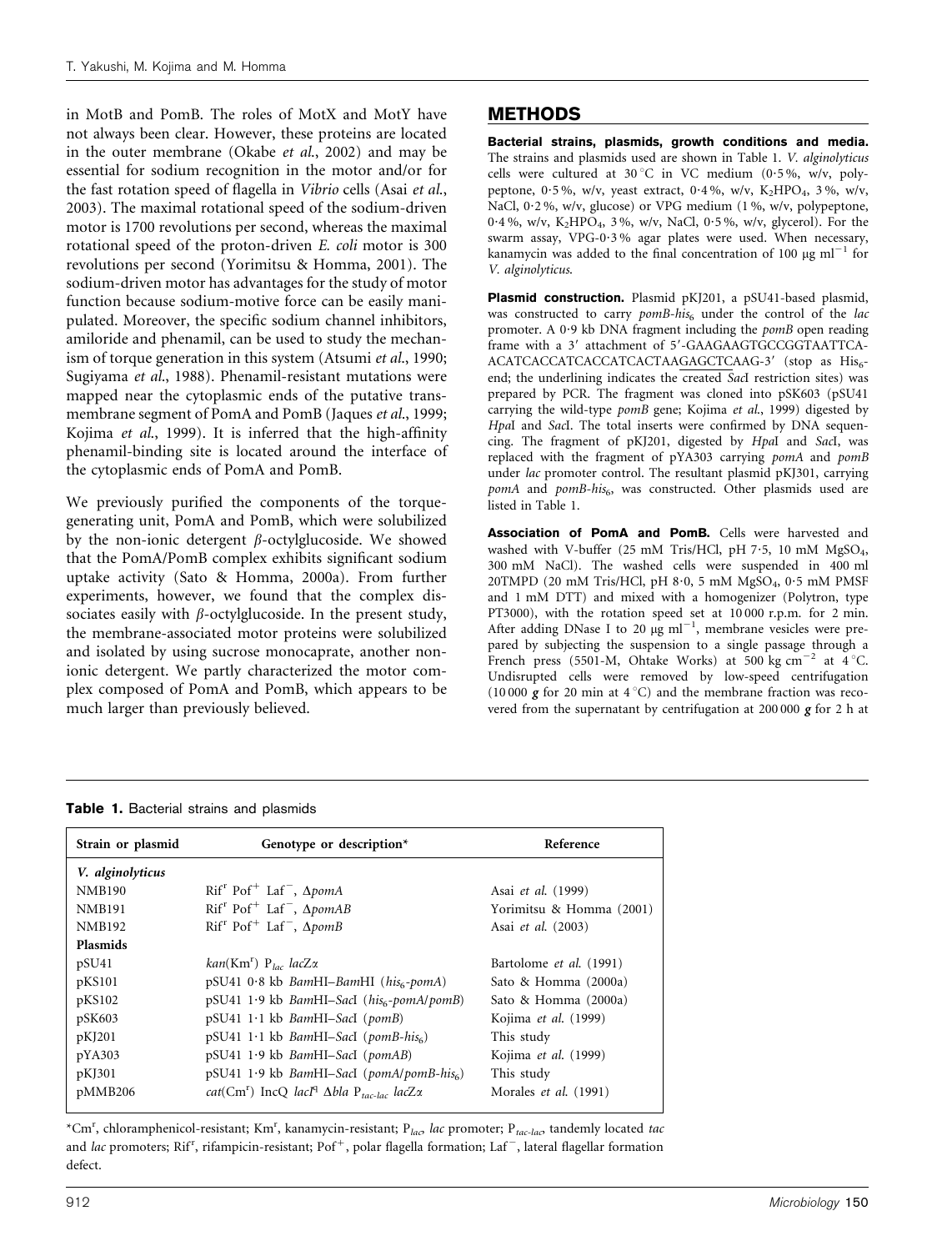4 °C. The membrane pellet was suspended in 20TNPDG (20 mM Tris/HCl, pH 8?0, 0?15 M NaCl, 0?5 mM PMSF, 1 mM DTT and 10 %, w/v, glycerol). Sucrose monocaprate or  $\beta$ -octylglucoside was added to the membrane fraction suspended in 20TNPDG to give final concentrations of 2.5% and 10 mg membrane protein  $ml^{-1}$ . Two millilitres of the suspension was mixed for 30 min at  $4^{\circ}$ C and centrifuged for 30 min at 100 000 g. Imidazole was added to each supernatant at 5 mM final concentration, then the solubilized membrane preparation was mixed with 25 µl Ni-NTA agarose (QIAGEN) for  $1 h$  at  $4 °C$ . The loaded resin was extensively washed with 20TNPDG containing 5 mM imidazole and 0?5 % sucrose monocaprate or  $1.25\%$   $\beta$ -octylglucoside. Bound proteins were eluted with 100 ml 20TNPDG containing 400 mM imidazole and 0?5 % sucrose monocaprate or  $1.25\%$   $\beta$ -octylglucoside.

Preparation of the motor complex. A culture of bacteria was grown to stationary phase in 18 litres of VC medium. The membrane fraction was prepared as above and suspended in 20TNPDG. This suspension was homogenized with a Polytron homogenizer and sucrose monocaprate was added to 2 % final concentration. The suspension was mixed on ice and centrifuged for 20 min at 10 000 g. After addition of imidazole to 10 mM final concentration, the clarified extract was mixed with Ni-NTA agarose (QIAGEN), incubated at  $4^{\circ}$ C for 1 h with gentle mixing, and then packed into the column. The loaded resin was washed with 20TNPDG containing 0?5 % sucrose monocaprate and 10 mM imidazole. Elution was conducted with 20TNPDG containing 0?5 % sucrose monocaprate and 400 mM imidazole. The eluate from the Ni-NTA column was diluted twofold with 20TPDG (20 mM Tris/HCl, pH 8.0, 0.5 mM PMSF, 1 mM DTT and 10 %, w/v, glycerol) and applied to a Q-Sepharose HiTrap Q HP column (Pharmacia) equilibrated with 20TPDG containing 75 mM NaCl. The column was washed with 20TPDG containing 75 mM NaCl and bound material was eluted with a 75–700 mM linear gradient of NaCl in 20TPDG.

Gel-filtration chromatography. A Superose 6 PC 3.2/30 gelfiltration column (Pharmacia) was equilibrated with 20TNPDG containing  $0.5\%$  sucrose monocaprate. A 50  $\mu$ l sample was applied to the Superose 6 column and eluted with the same buffer as used for the equilibration, at 30  $\mu$ l min<sup>-1</sup> flow. The sample was recovered as 60 µl fractions 25 min after the sample injection.

Sucrose density-gradient centrifugation. The suspension was layered on 5–30 % linear sucrose gradient in 20TNPDG containing 0?5 % sucrose monocaprate. Centrifugation was carried out in a Beckman SW41Ti rotor for 22 h at 24 000 r.p.m. and  $6^{\circ}$ C.

SDS-PAGE and immunoblotting. These were performed as previously described (Okabe et al., 2001). The antipeptide antibodies against PomA and PomB, which are referred to as PomA91 and PomB93, respectively, were prepared as previously described (Yorimitsu et al., 1999).

Amino acid sequence of the N terminus. Proteins separated by SDS-PAGE were transferred to a PVDF membrane and stained by Coomassie blue R250. The protein band corresponding to PomB was excised and analysed with a peptide sequencer (analysis done by APRO Science Co., Tokushima, Japan).

 $22$ Na<sup>+</sup> uptake by proteoliposomes. Proteoliposomes were reconstituted by the detergent dilution method as follows. A sample was mixed with 5.0 mg E. coli phospholipids (Avanti Polar Lipids) in 20 mM Tris/HCl, pH 8?0, 200 mM KCl, 0?5 %, w/v, sucrose monocaprate, 10%, w/v, glycerol. The mixture (100 µl) was sonicated briefly and incubated on ice for 20 min and rapidly diluted (40-fold) into the dilution buffer (20 mM Tris/HCl, pH 8?0, 200 mM KCl). After 15 min at  $4^{\circ}$ C with gentle shaking, proteoliposomes formed were recovered by centrifugation at  $200000 \times 1$  h,

resuspended in 100 µl dilution buffer, frozen in dry ice/ethanol and stored at  $-80^{\circ}$ C. For assays, the suspension was thawed at room temperature.

The standard incubation mixtures contained the following, in 500  $\mu$ l, at 30 °C: (i) 20 mM Tris/HCl, pH 8.0, 200 mM choline chloride, 1 mM <sup>22</sup>NaCl (0.4  $\mu$ Ci ml<sup>-1</sup>; 14.8 kBq ml<sup>-1</sup>), and (ii) proteoliposomes loaded with 200 mM KCl (50 µl). Components (i) and (ii) were separately incubated at 30 °C for 3 min; they were then mixed and valinomycin was added at the final concentration of  $2 \mu M$  to form a diffusion membrane potential. At intervals, 90  $\mu$ l of the reaction mixture was passed through Dowex 50WX8-100 (Sigma) prewashed with 20 mM Tris/HCl buffer, pH 8?0, containing 200 mM choline chloride, to trap the unincorporated  $22\text{Na}^+$ . The radioactivity of the flow-through fraction was determined by a  $\gamma$ -counter.

# RESULTS

#### Association of PomA with PomB in different detergents

The membrane fractions of NMB190 transformed with pKS101 and NMB191 transformed with pKS102 were solubilized with  $\beta$ -octylglucoside or sucrose monocaprate. It seemed that the membrane was more effectively solubilized by sucrose monocaprate because the amount of PomA and PomB protein detected was greater with this detergent. The solubilized membrane proteins were passed through a Ni-NTA agarose column and the column was washed. Bound proteins were eluted with buffer containing imidazole (Fig. 1, lanes 5). The PomA protein was detected by immunoblotting after solubilization by detergent. However, the PomB protein was only detected after sucrose monocaprate solubilization, even when both proteins were overproduced from pKS102. This indicates that the complex of PomA and PomB was dissociated by  $\beta$ -octylglucoside. The amount of PomA recovered was greater with sucrose monocaprate. This may reflect the efficiency of the solubilization from the membrane fraction.

## Construction of PomB-His $_6$  and its function

The binding efficiency of  $His<sub>6</sub>$ -PomA to Ni-NTA agarose was not good enough to allow suitable recovery of PomA/ PomB complexes, so we tried to make a His-tagged PomB protein. The hexahistidine sequence was inserted at the C terminus of PomB, where it was predicted to localize in the periplasmic space or bind to the peptidoglycan. We constructed plasmid pKJ201, which encodes PomB with an attached hexahistidine sequence (PomB-His $_6$ ) at the C terminus. pKJ201 complemented the pomB null mutant; the complementation profile was similar to that observed with pSK603, which encodes wild-type PomB (Fig. 2). In addition, the swimming speed of cells harbouring pKJ201 was similar to that of wild-type cells. Thus, the attachment of the hexahistidine tag does not interfere with PomB function. This hexahistidine tag was transferred to the plasmid pYA303 carrying pomA and pomB; the resultant plasmid was named pKJ301. The motility of the pomB mutant (NMB192) and the *pomA pomB* mutant (NMB191) was restored by pKJ301.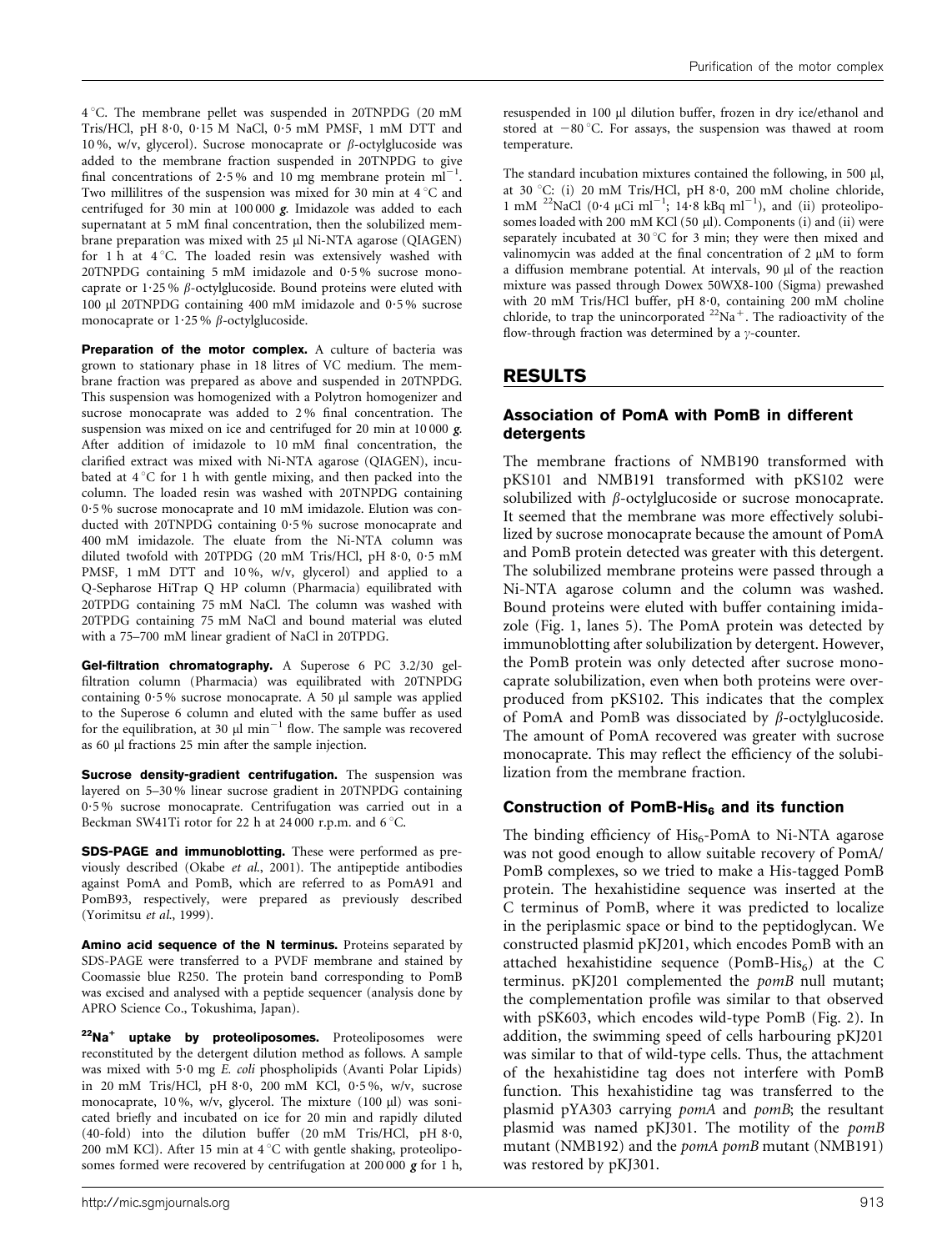

Fig. 1. Stability of the complex solubilized by detergents. Membrane fractions (lanes 1) of NMB190 transformed with pKS101 (his<sub>6</sub>-pomA) and NMB191 transformed with pKS102  $(his_{6}$ -pomA pomB) were prepared. Sucrose monocaprate (SC) and  $\beta$ -octylglucoside (OG) were added to the membrane fraction and centrifuged for 30 min at 100 000 *g* and the unsolublized pellet (lanes 2) and solubilized supernatant (lanes 3) were recovered. The solubilized membrane was mixed with Ni-NTA agarose and the loaded resin was washed with 20TNPDG containing 5 mM imidazole and 0?5 % sucrose monocaprate or 1.25 %  $\beta$ -octylglucoside (lanes 4). Bound proteins were eluted with 20TNPDG containing 400 mM imidazole and 0.5% sucrose monocaprate or 1.25%  $\beta$ -octylglucoside (lanes 5). Proteins in each elute were separated by SDS-PAGE and immunoblotting was performed with anti-PomA antibody (a) and anti-PomB antibody (b).

#### Separation of the motor complex composed of PomA and PomB

The membrane fractions of NMB191 transformed with pKJ301 were prepared, solubilized with sucrose monocaprate and applied to a Ni-NTA agarose column. The agarose column was washed and bound proteins were eluted with buffer containing imidazole. The PomB protein was detected by staining with Coomassie brilliant blue but the PomA protein was not. The N-terminal five amino acids (MDDED) of the stained protein matched the predicted sequence of PomB. Both PomA and PomB were detected by immunoblotting (data not shown).

The eluate from the Ni-NTA agarose resin was applied to an anion-exchange column and eluted with a NaCl gradient. Each fraction was analysed by SDS-PAGE followed by staining with Coomassie brilliant blue (Fig. 3a) and by





1mM IPTG

Fig. 2. (a) Predicted membrane topology of PomA and PomB. Thick black lines indicate the predicted transmembrane regions. The dotted line at the C-terminal region of PomB indicates the added hexahistidine. (b) Swarming ability by cells encoding PomB-His<sub>6</sub>. Swarming abilities of NMB192 ( $\Delta p$ omB) cells, which were co-transformed with pMMB206 (lacl<sup>q</sup>) plus pSU41 (vector), pSK603 ( $\mathit{pom}B^+$ ), or pKJ201 ( $\mathit{pom}B\text{-}h\mathit{is}_6^+$ ) were examined. Overnight cultures were spotted on VPG-0?3 % agar plates containing kanamycin, chloramphenicol with (lower photograph) or without (upper photograph) IPTG and incubated at  $30^{\circ}$ C for 4 h.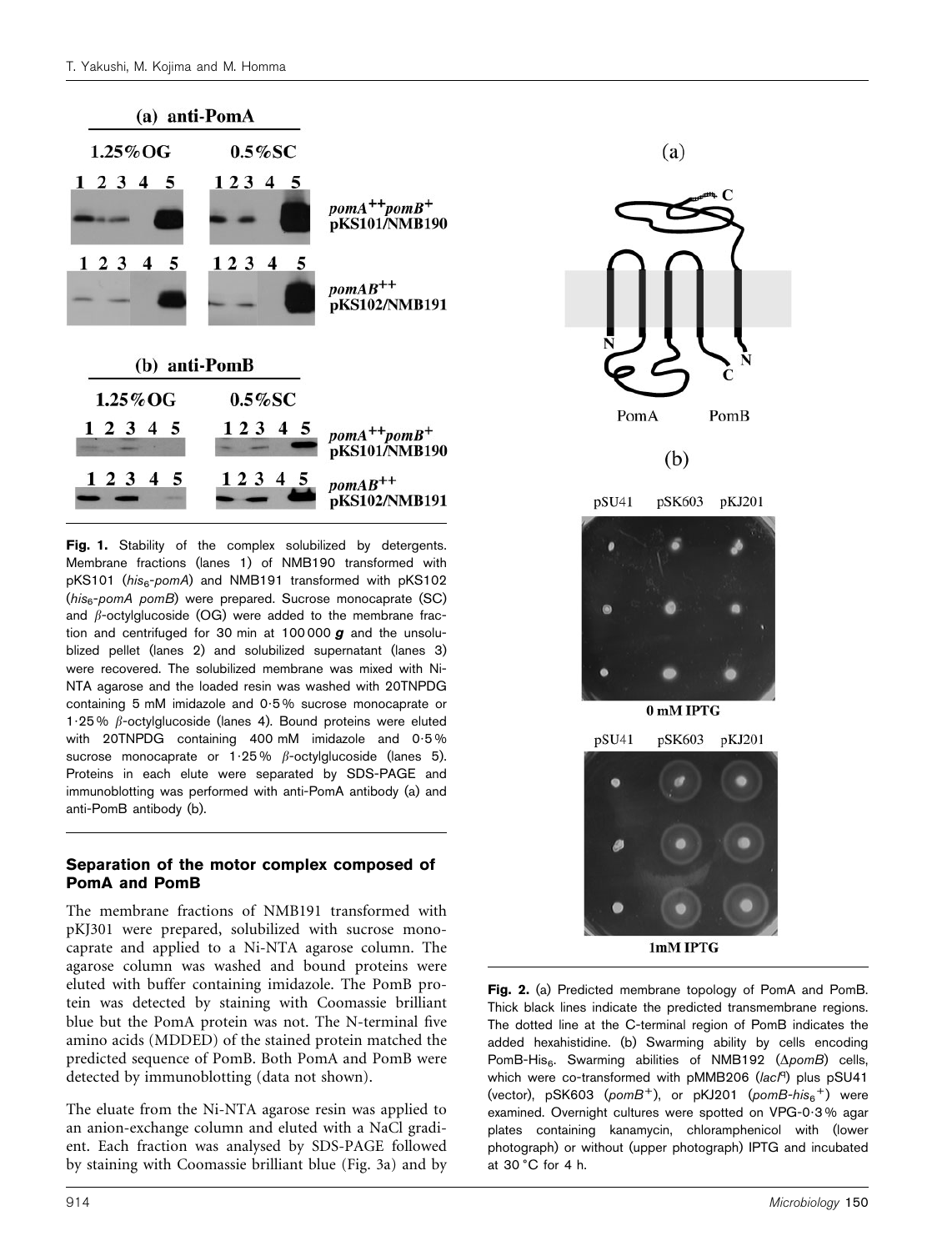

Fig. 3. Isolation of the PomA/PomB complex. The membrane fraction from NMB191 transformed with pKJ301 (pomA pomB- $\hbar$ is<sub>6</sub><sup>+</sup>) was solubilized with sucrose monocaprate and subjected to Ni-NTA chromatography. The eluate was applied to a Q Sepharose HP anion-exchange column and eluted with a linear gradient from 75 to 700 mM NaCl. The proteins of each fraction were separated by SDS-PAGE and were detected by Coomassie brilliant blue (a) or by immunoblotting with the anti-PomA and the anti-PomB antibodies (b). Fractions 9, 11 and 13 from the anion-exchange chromatography were analysed on a Superose 6 column, and PomA and PomB in each fraction were detected by immunoblotting with anti-PomA and the anti-PomB antibodies (c).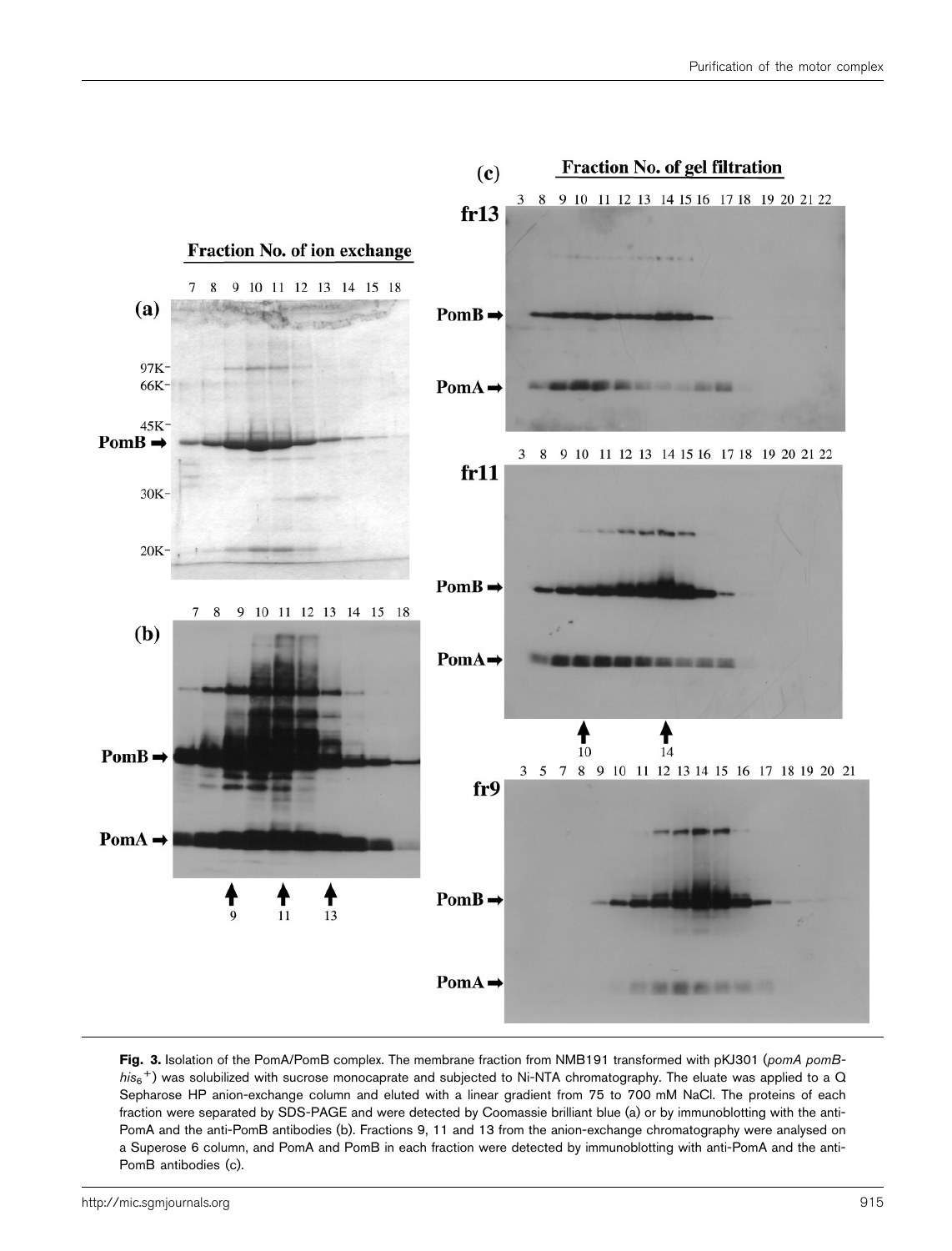immunoblots using antibodies generated against PomA and PomB (Fig. 3b). PomB was efficiently recovered. PomA and PomB mostly co-eluted and the main peaks were at approximately  $0.3$  M NaCl. However, the elution profiles of PomA and PomB, at the peak fractions 11 and 10, respectively, did not completely correspond with each other.

#### Size-separation of the motor complex

Some of the fractions from anion-exchange chromatography were also analysed by gel-filtration chromatography using a Superose 6 column, which has a separation range from 5 kDa to 5000 kDa (Fig. 3c). A PomA/PomB complex of high molecular size was recovered when ion-exchange fraction 11 or 13 was applied to the gel-filtration column. However, fraction 9, which was eluted from the anionexchange column at a lower concentration of NaCl, contained very little high molecular size complexes. PomA eluted around fraction 10 of the gel-filtration column. PomB alone seemed to be eluted at peak fraction 14 in gelfiltration chromatography. Elution profiles of UV absorbance for the gel-filtration chromatography are shown in Fig. 4. The peaks of the molecular size of fractions 10 and 13 were estimated as about 900 kDa and 260 kDa, respectively, when soluble globular proteins were used as



Fig. 4. Elution profiles on gel-filtration chromatography. Fraction 11 from the anion-exchange chromatography was mixed with blue dextran, and applied to the Superose 6 column; the  $A_{280}$  was measured in the eluate. Similarly, samples consisting of pooled fractions 10 and 11 or fractions 13 and 14 from the gel-filtration column used to separate fraction 11 of anionexchange column were analysed again by the same Superose column without blue dextran. The numbers on the scale above the UV absorbance trace correspond to the gel-filtration chromatography fractions. A standard curve was made from the elution time of molecular size standards: ferritin (440 kDa), catalase (232 kDa), aldolase (158 kDa), albumin (67 kDa) and ribonuclease A (14 kDa). The molecular size of the peaks was estimated as shown by arrows.



Fig. 5. Separation of the purified PomA/PomB complex by gelfiltration chromatography and sucrose density-gradient centrifugation. Samples consisting of pooled fractions 10 and 11 (a) or pooled fractions 13 and 14 (b) of the gel-filtration column used to separate fraction 11 of the anion-exchange column were analysed again on the same gel-filtration column. (c) Purified PomA/PomB complex from fraction 10 of (a) was analysed by sucrose density-gradient centrifugation (5–30 %). The gradient was divided into 23 fractions from the top; the arrow indicates the fraction in which the thyroglobulin (669 kDa) peak was detected. PomA and PomB of each fraction, which were separated by SDS-PAGE, were detected by immunoblotting with the anti-PomA and the anti-PomB antibodies.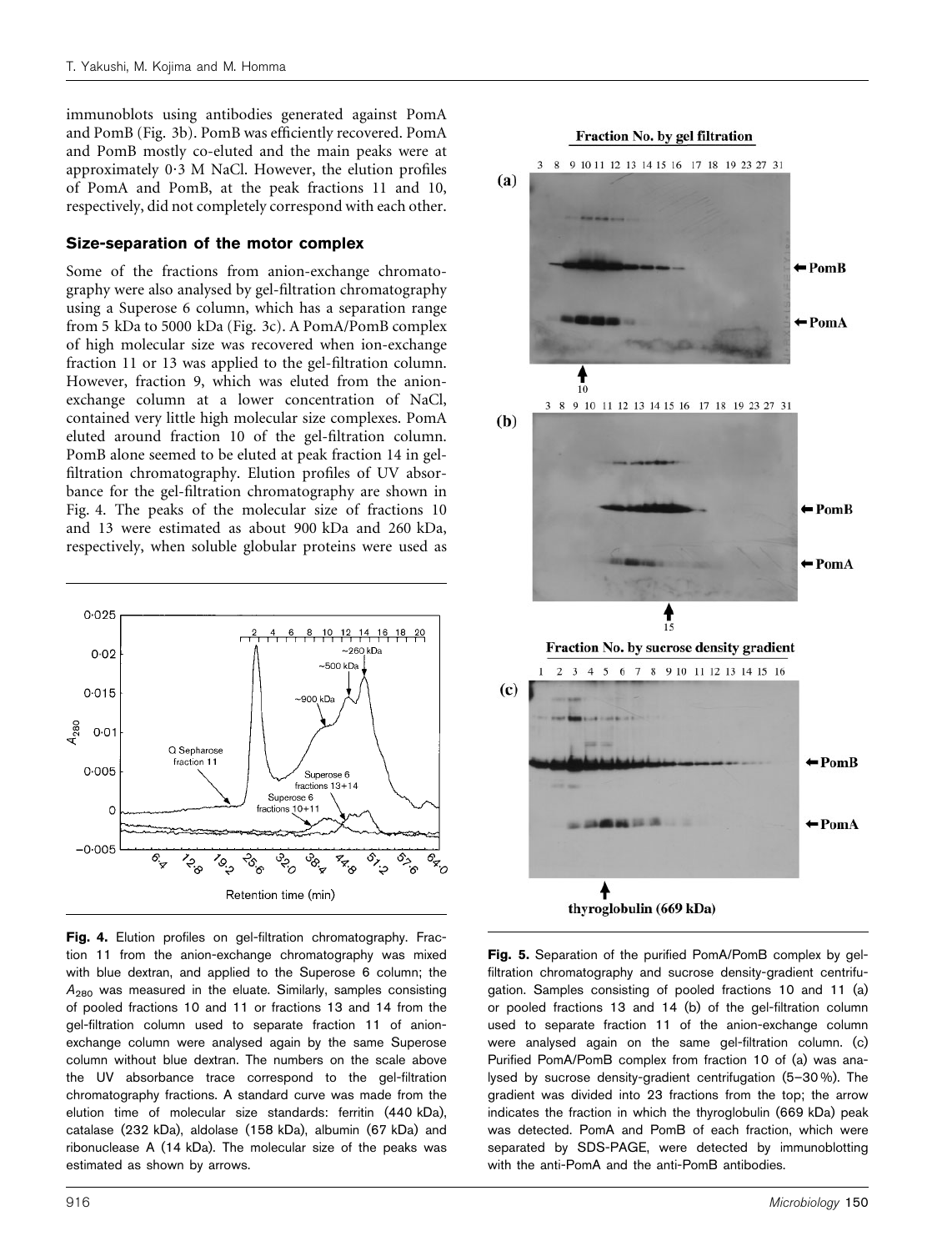standards. The ion-exchange fraction 11 was applied to the gel-filtration column and the resulting fractions 10 and 11 or fractions 13 and 14 of the gel-filtration column were pooled. Each pooled fraction was separated again by the same Superose column (Figs 4 and 5). PomA and PomB were separated at similar fraction positions as before, suggesting that the complex is fairly stable. These experiments show that the structures composed of PomA and/or PomB separated by gel-filtration chromatography have different molecular sizes. The size of the huge complex of PomA and PomB was confirmed by sucrose densitygradient centrifugation (Fig. 5c). The PomA/PomB complex isolated by the Ni-NTA and by gel-filtration chromatography was reconstituted into proteoliposomes. However, we could not detect sodium uptake activity in any samples used (data not shown).

Fractions from gel-filtration chromatography were analysed by SDS-PAGE without the reducing reagent 2-mercaptoethanol (Fig. 6). The peak fraction 14 from the gel-filtration chromatography mainly contained the PomB dimer connected by disulfide cross-linking.

#### Effects of SDS and DTT on the PomA/PomB complex

We performed gel-filtration chromatography after the addition of SDS or DTT (Fig. 7). The approximately 900 kDa complex seemed to be dissociated by the SDS treatment. PomA eluted at fraction 17, which corresponded to approximately 60 kDa. On the other hand, PomB of the high molecular size complex disappeared and the approximately 260 kDa complex remained as a result of this SDS treatment. The PomA complex appeared to be unaffected by the DTT treatment. PomB continued to be eluted at fraction 9







Fig. 7. Treatment with SDS or DTT for the PomA/PomB complex. (a) A 20 % SDS solution was added at 1/20 to fraction 11 of anion-exchange chromatography and the mixture was incubated at  $65^{\circ}$ C for 5 min. (b) A  $0.5$  M DTT solution was added at 1/10 to fraction 11 of anion-exchange chromatography. The SDS- (1 %) or DTT- (50 mM) treated sample was analysed on a Superose 6 column. PomA and PomB in each fraction were separated by SDS-PAGE and detected by immunoblotting.

or 10, corresponding to approximately 900 kDa. However, the amount of PomB at this size was reduced. The main peak of PomB corresponded to approximately 260 kDa and shifted one fraction later, which corresponded to about half of the original size.

#### **DISCUSSION**

The flagellar motor consists of the stator and rotor. The stator is composed of MotA and MotB for the protondriven motors or of PomA, PomB, MotX and MotY for the sodium-driven motors. The essential components are thought to be similar in the two systems, based on the following evidence. The structure of the basal body is similar (Bakkeva et al., 1986). The proton-type MotA functions like the sodium-type PomA (Asai et al., 1999). MotA and MotB can function as a proton motor with the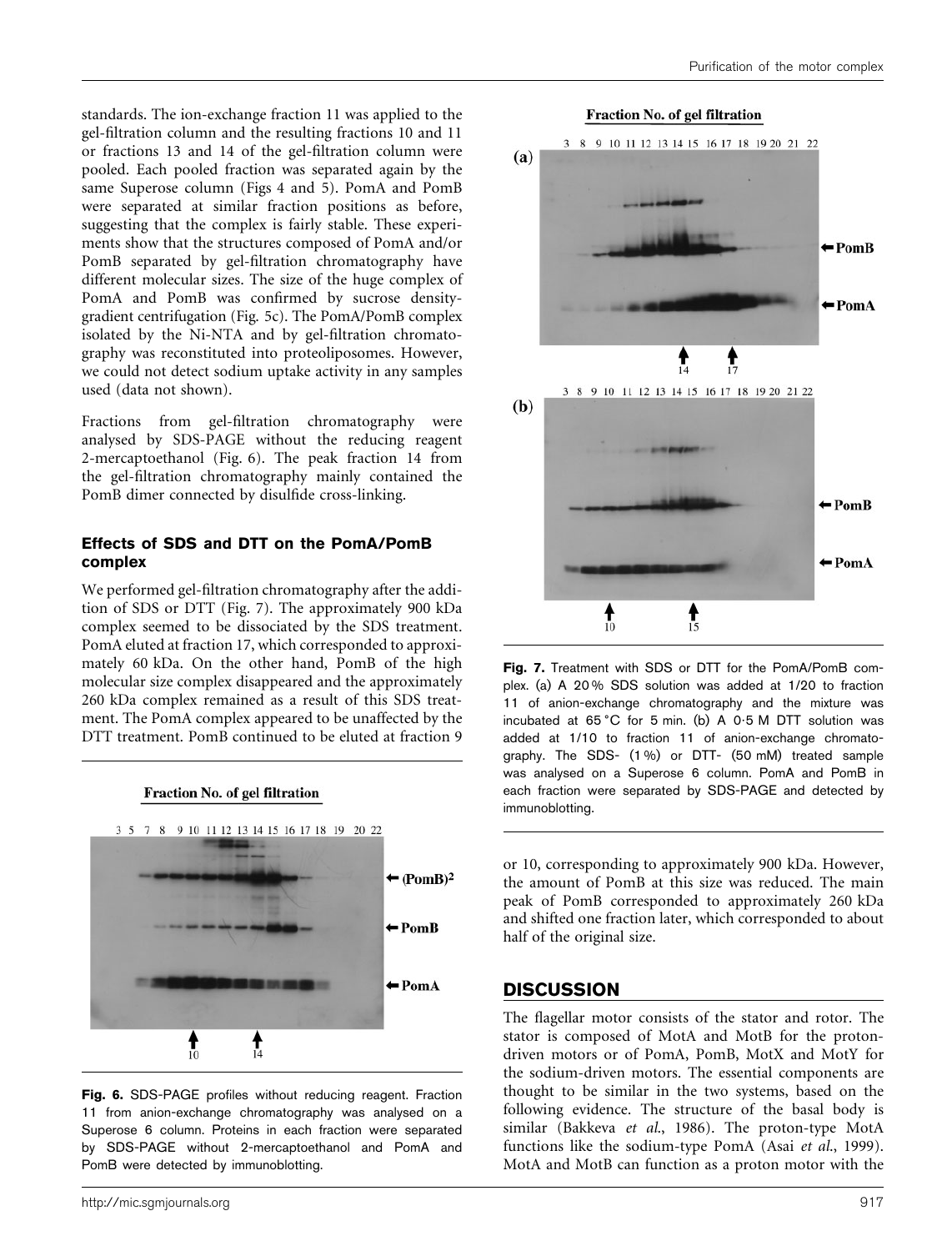rotor of the Vibrio polar motor, which is originally of the sodium type (Gosink & Häse, 2000; Asai et al., 2003). The structure and composition of the rotor part of the proton motor have been studied extensively by electron microscopic and biochemical analyses. At the early stage of the motor study, the rotor part (MS-ring) was thought to function as the source of force generation (Homma et al., 1987). However, we now know that it is just a passiverotating ring of the motor (DeRosier, 1998). A C-ring structure has been found under the MS-ring when isolated by a mild condition (Driks & DeRosier, 1990). Even in mild conditions, the stator parts or the Mot proteins were not associated with the rotor structure. We can assume that the interaction between the rotor and stator is not so strong because they have to move relative to one another to produce torque. It has been shown by a co-isolation experiment that MotA binds to FliG and to FliM (Tang et al., 1996). This suggests that the rotor and stator interact under certain conditions so that a force is generated between them. We purified the stator complex or the PomA/PomB complex of V. alginolyticus. The complex did not contain MotX and MotY, or the rotor proteins FliG, FliM and FliN (this study; Sato & Homma, 2000a). We demonstrated sodium uptake activity in proteoliposomes reconstituted with the PomA/PomB complex, which was purified by using  $\beta$ octylglucoside. The amount of protein of the complex recovered by this purification procedure was too low to proceed to further experiments for structural or biochemical analyses.

The purification procedure of the PomA/PomB motor complex was improved in this study. The detergent sucrose monocaprate allowed better solubilization of membrane fractions associated with the PomA/PomB complex; however, MotX or MotY was still not associated with this complex. We changed the position of the attached hexahistidine tag to motor components. Previously, the tag was fused to the N terminus of PomA. The binding efficiency of  $His<sub>6</sub>-PomA$  to Ni-NTA agarose was not adequate. Therefore, we made a His-tagged PomB protein. The hexahistidine sequence was inserted at the C terminus of PomB, where it was predicted to localize in the periplasmic space or bind to peptidoglycans. PomB-His $_6$  functions like the wild-type PomB. Interaction with the rotor has been shown to be necessary to adjust the structure to a functional form of the stator, which is composed of A and B subunits (Garza et al., 1996). We speculate that a small fraction of the motor complex in the overproduced condition was activated by interaction with the rotor because the functional rotors were not overproduced. Therefore, cells can survive in the overproduced condition. Similarly, the overproduction of MotA and MotB did not severely affect cell growth (Wilson & Macnab, 1990)

A complex composed of MotA and MotB is thought to be the force-generating unit. There is no direct evidence of this; however, the molar ratio of MotA and MotB is thought to be  $1:1$  and an ion-conducting pore forms with the

transmembrane regions of each protein (Sharp et al., 1995a, b). In *E. coli*, a systematic Cys-substitution against a single transmembrane segment of MotB was recently performed. Periodic formation of cross-links on one face of its  $\alpha$ -helix with or without the co-expression of MotA was found (Braun & Blair, 2001). It has been proposed that the two copies of MotB form a dimer in the MotA/MotB complex and the two Asp residues are displayed on separate faces. A new topological model was presented from the assumption that the stoichiometry of the force-generating unit is a 4 : 2 complex of MotA and MotB (Blair, 2003). Furthermore, this stoichiometry of PomA and PomB was reported in one of our recent papers (Yorimitsu et al., 2004). This model is consistent with the biochemical evidence that the ratio of PomA and PomB is 2 : 1. This has been determined from the intensity of the Coomassie blue staining. Also, the size of the complex estimated by gel filtration assay is 175 kDa (Sato & Homma, 2000a). This size corresponds to the complex of four PomA and two PomB proteins. It has been shown that PomA forms a stable homodimer and both halves of the dimer seem to function together to conduct sodium ions (Sato & Homma, 2000a, b).

The molecular size of the PomA/PomB-His $_6$  complex has been estimated to be greater than 900 kDa when solubilized and separated by the detergent sucrose monocaprate. When gel-filtration chromatography was used, PomB was eluted as an approximately 260 kDa complex, which is based on the analysis of fraction 9 by anion-exchange chromatography. The size of 260 kDa is much larger than the monomer size of PomB (37 kDa). In the presence of 50 mM DTT, the position of the main PomB eluted fraction was shifted to one corresponding to about half the size. Since PomB has three cysteine residues, the most probable explanation is that PomB forms a disulfide bridge between PomB molecules (Yorimitsu et al., 2004). MotB is predicted to form a dimer with an estimated size of 74 kDa based on cross-linking experiments (Braun & Blair, 2001). However, the size of approximately 260 kDa is still much larger than the dimer size of PomB. The reliability of the estimated size of the membrane protein in the presence of the detergent is unknown. However, the size of the huge complex of PomA and PomB was confirmed by sucrose density-gradient centrifugation. On the other hand, the structure of MotB or PomB is expected to be very extended. Therefore, estimation of the molecular mass may be very difficult when globular proteins are used as standard proteins. Even with treatments of SDS and DTT, PomB was eluted at a size greater than 100 kDa as a globular protein. Currently, we cannot confirm that PomB still forms a complex.

Apparently, most of PomB does not associate with PomA. PomA and PomB proteins were co-purified in chromatography fractions with the highest molecular size (approx. 900 kDa), which suggests that they form the 900 kDa complex. This might not be an intact force-generating unit because the amount of PomA is smaller than that of PomB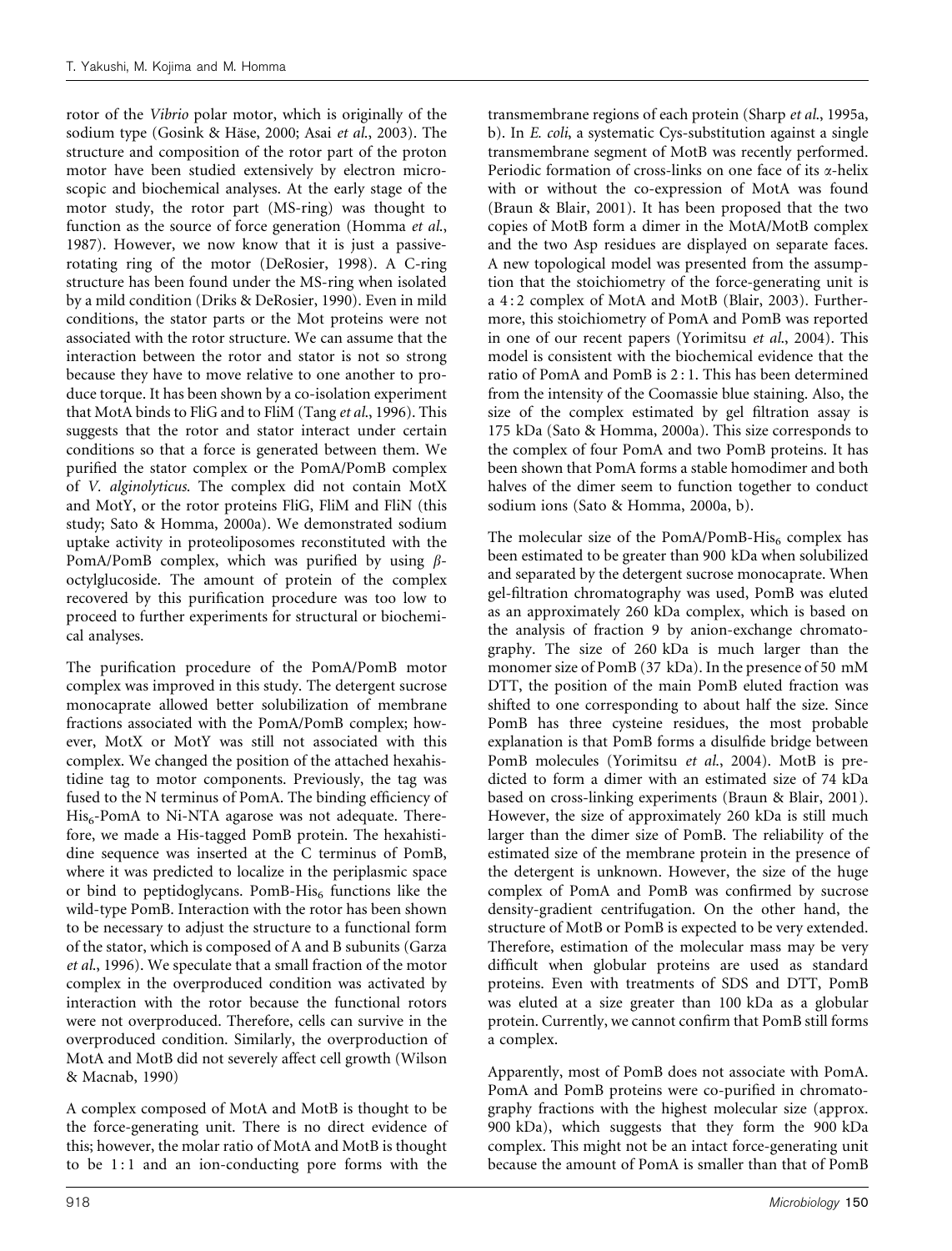in the high molecular size complex. Specifically, the PomB band was clearly detected by Coomassie blue R250 while the PomA band was not. This may suggest that PomA interacts with multiple PomB proteins or PomB complexes. In this condition, the association of PomA and PomB was probably destroyed. Even though the amount recovered improved, the sodium uptake activity was lost in this procedure. We suspect that the native PomA/PomB complex does not have ion-conducting activity, rather the disordered complex treated with certain detergents such as  $\beta$ -octyoglucoside does. We need to further clarify the biochemical character of the membrane components, PomA and PomB, or the complex, and to investigate improved conditions or detergents that maintain both association and activity.

## ACKNOWLEDGEMENTS

We thank Tatsuo Atsumi for critically reading this manuscript. This work was supported in part by grants-in-aid for scientific research from the Ministry of Education, Science and Culture of Japan (to T. Y. and M. H.) and from Soft Nano-Machine Project of Japan Science and Technology Agency (to T. Y. and M. H.).

## REFERENCES

Asai, Y., Kojima, S., Kato, H., Nishioka, N., Kawagishi, I. & Homma, M. (1997). Putative channel components for the fastrotating sodium-driven flagellar motor of a marine bacterium. J Bacteriol 179, 5104–5110.

Asai, Y., Kawagishi, I., Sockett, E. & Homma, M. (1999). Hybrid motor with the  $H^+$ - and Na<sup>+</sup>-driven components can rotate Vibrio polar flagella by using sodium ions. J Bacteriol 181, 6322–6338.

Asai, Y., Yakushi, T., Kawagishi, I. & Homma, M. (2003). Ioncoupling determinants of Na<sup>+</sup>-driven and H<sup>+</sup>-driven flagellar motors. J Mol Biol 327, 453–463.

Atsumi, T., Sugiyama, S., Cragoe, E. J., Jr & Imae, Y. (1990). Specific inhibition of the Na<sup>+</sup>-driven flagellar motors of alkalophilic *Bacillus* strains by the amiloride analog phenamil. J Bacteriol 172, 1634–1639.

Atsumi, T., McCarter, L. & Imae, Y. (1992). Polar and lateral flagellar motors of marine Vibrio are driven by different ion-motive forces. Nature 355, 182–184.

Bakkeva, L. E., Chumakov, K. M., Drachev, A. L., Metlina, A. L. & Skulachev, V. P. (1986). The sodium cycle. III. Vibrio alginolyticus resembles Vibrio cholerae and some other vibriones by flagellar motor and ribosomal 5S-RNA structures. Biochim Biophys Acta 850, 466–472.

Bartolome, B., Jubete, Y., Martinez, E. & Cruz, F. (1991). Construction and properties of a family of pACY184-derived cloning vectors compatible with pBR322 and its derivatives. Gene 102, 75–78.

Berry, R. M. & Armitage, J. P. (1999). The bacterial flagella motor. Adv Microb Physiol 41, 291–337.

Blair, D. F. (1995). How bacteria sense and swim. Annu Rev Microbiol 49, 489–522.

Blair, D. F. (2003). Flagellar movement driven by proton translocation. FEBS Lett 545, 86–95.

Blair, D. F. & Berg, H. C. (1990). The MotA protein of E. coli is a proton-conducting component of the flagellar motor. Cell 60, 439–449.

Braun, T. F. & Blair, D. F. (2001). Targeted disulfide cross-linking of the MotB protein of *Escherichia coli*: evidence for two  $H^+$  channels in the stator complex. Biochemistry 40, 13051–13059.

Chun, S. Y. & Parkinson, J. S. (1988). Bacterial motility: membrane topology of the Escherichia coli. MotB protein. Science 239, 276–278.

DeRosier, D. J. (1998). The turn of the screw: the bacterial flagellar motor. Cell 93, 17–20.

Driks, A. & DeRosier, D. J. (1990). Additional structures associated with bacterial flagellar basal body. J Mol Biol 211, 669–672.

Furuno, M., Nishioka, N., Kawagishi, I. & Homma, M. (1999). Suppression by the DNA fragment of the *motX* promoter region on long flagellar mutants of Vibrio alginolyticus. Microbiol Immunol 43, 39–43.

Garza, A. G., Harrishaller, L. W., Stoebner, R. A. & Manson, M. D. (1995). Motility protein interactions in the bacterial flagellar motor. Proc Natl Acad Sci U S A 92, 1970–1974.

Garza, A. G., Biran, R., Wohlschlegel, J. A. & Manson, M. D. (1996). Mutations in motB suppressible by changes in stator or rotor components of the bacterial flagellar motor. J Mol Biol 258, 270–285.

Gosink, K. K. & Häse, C. C. (2000). Requirements for conversion of the Na<sup>+</sup>-driven flagellar motor of *Vibrio cholerae* to the  $H^+$ -driven motor of Escherichia coli. J Bacteriol 182, 4234–4240.

Homma, M., Aizawa, S.-I., Dean, G. E. & Macnab, R. M. (1987). Identification of the M-ring protein of the flagellar motor of Salmonella typhimurium. Proc Natl Acad Sci U S A 84, 7483–7487.

Jaques, S., Kim, Y. K. & McCarter, L. L. (1999). Mutations conferring resistance to phenamil and amiloride, inhibitors of sodium-driven motility of Vibrio parahaemolyticus. Proc Natl Acad Sci U S A 96, 5740–5745.

Kawagishi, I., Maekawa, Y., Atsumi, T., Homma, M. & Imae, Y. (1995). Isolation of the polar and lateral flagellum-defective mutants in Vibrio alginolyticus and identification of their flagellar driving energy sources. *J Bacteriol* 177, 5158–5160.

Kojima, S. & Blair, D. F. (2001). Conformational change in the stator of the bacterial flagellar motor. Biochemistry 40, 13041–13050.

Kojima, S., Atsumi, T., Muramoto, K., Kudo, S., Kawagishi, I. & Homma, M. (1997). Vibrio alginolyticus mutants resistant to phenamil, a specific inhibitor of the sodium-driven flagellar motor. J Mol Biol 265, 310–318.

Kojima, S., Asai, Y., Atsumi, T., Kawagishi, I. & Homma, M. (1999). Na<sup>+</sup>-driven flagellar motor resistant to phenamil, an amiloride analog, caused by mutations of putative channel components. J Mol Biol 285, 1537–1547.

Macnab, R. M. (1999). The bacterial flagellum: reversible rotary propellor and type III export apparatus. J Bacteriol 181, 7149–7153.

McCarter, L. L. (1994a). MotY, a component of the sodium-type flagellar motor. J Bacteriol 176, 4219–4225.

McCarter, L. L. (1994b). MotX, the channel component of the sodium-type flagellar motor. J Bacteriol 176, 5988–5998.

McCarter, L. L. (2001). Polar flagellar motility of the Vibrionaceae. Microbiol Mol Biol Rev 65, 445–462.

Morales, B. M., Backman, A. & Bagdasarian, M. (1991). A series of wide-host-range low-copy-number vectors that allow direct screening for recombinants. Gene 97, 39–47.

Okabe, M., Yakushi, T., Asai, Y. & Homma, M. (2001). Cloning and characterization of motX, a Vibrio alginolyticus sodium-driven flagellar motor gene. J Biochem 130, 879–884.

Okabe, M., Yakushi, T., Kojima, M. & Homma, M. (2002). MotX and MotY, specific components of the sodium-driven flagellar motor, colocalize to the outer membrane in Vibrio alginolyticus. Mol Microbiol 46, 125–134.